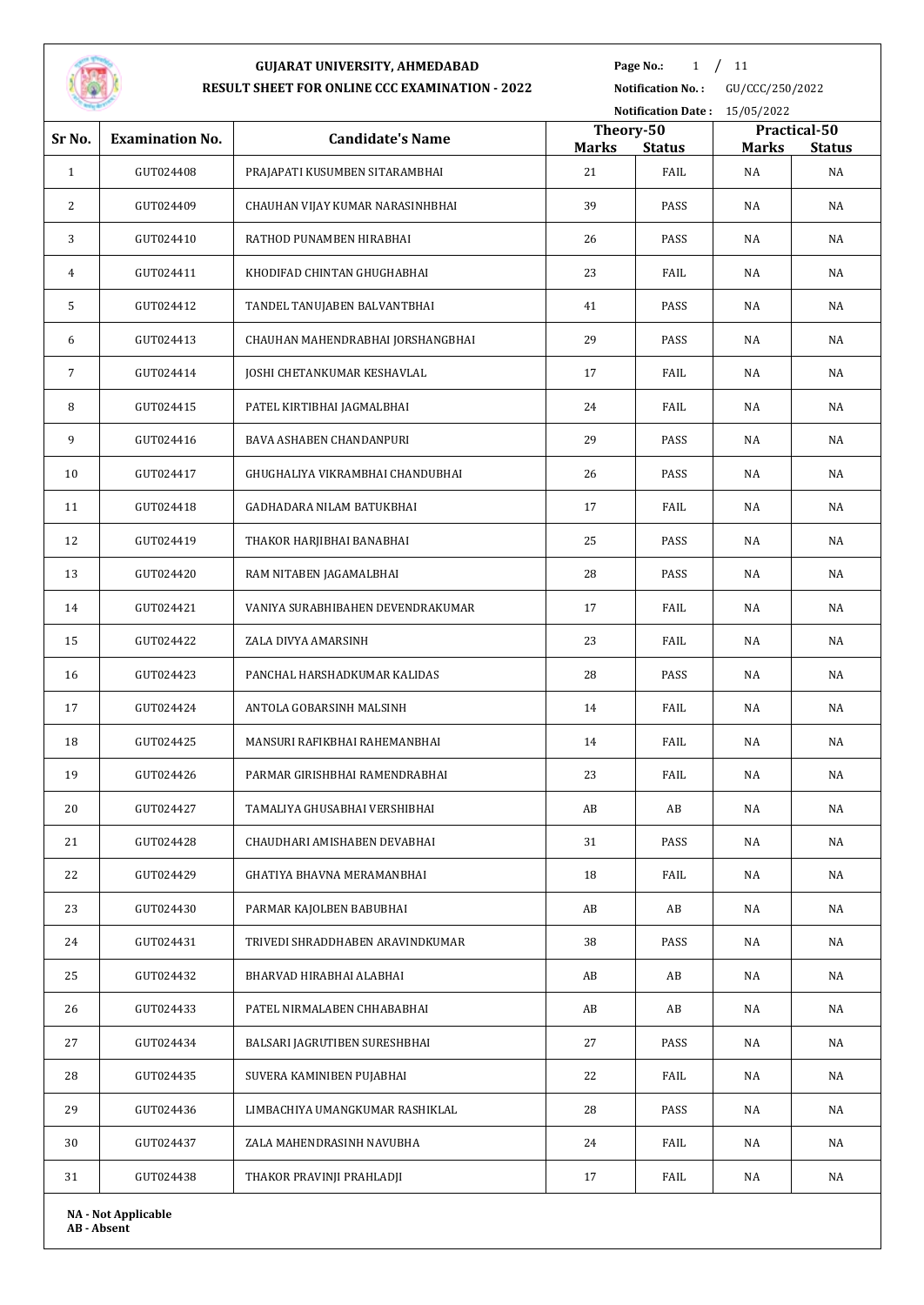

**Page No.:** 2 / 11

**Notification No. :** GU/CCC/250/2022

|        |                        |                                    |                           |               | Notification Date: 15/05/2022 |                               |  |  |
|--------|------------------------|------------------------------------|---------------------------|---------------|-------------------------------|-------------------------------|--|--|
| Sr No. | <b>Examination No.</b> | <b>Candidate's Name</b>            | Theory-50<br><b>Marks</b> | <b>Status</b> | <b>Marks</b>                  | Practical-50<br><b>Status</b> |  |  |
| 32     | GUT024439              | PRAJAPATI MANISHABEN SHANKARLAL    | AB                        | AB            | NA                            | NA                            |  |  |
| 33     | GUT024440              | PARMAR VIVEK PRATAPBHAI            | AB                        | AB            | NA                            | NA                            |  |  |
| 34     | GUT024441              | PATEL NIRMALABEN CHHABABHAI        | 23                        | FAIL          | NA                            | NA                            |  |  |
| 35     | GUT024442              | VADHER KANABHAI POLABHAI           | AB                        | AB            | NA                            | NA                            |  |  |
| 36     | GUT024443              | SHINGRAKHIYA RAVI ARJANBHAI        | 31                        | PASS          | NA                            | NA                            |  |  |
| 37     | GUT024444              | SURIYA SAPANA ASHOKBHAI            | AB                        | AB            | NA                            | NA                            |  |  |
| 38     | GUT024445              | CHAUDHARY NISHABEN KANTIBHAI       | 28                        | PASS          | NA                            | NA                            |  |  |
| 39     | GUT024446              | SOLANKI BHARATSINH DALSANGJI       | 35                        | PASS          | NA                            | NA                            |  |  |
| 40     | GUT024447              | PATEL ROHIT KAUSHIKBHAI            | AB                        | AB            | NA                            | NA                            |  |  |
| 41     | GUT024448              | PANDYA DAKSHABEN BAVALAL           | 23                        | FAIL          | NA                            | NA                            |  |  |
| 42     | GUT024449              | VANZARA USHABEN PRATAPBHAI         | 25                        | PASS          | NA                            | NA                            |  |  |
| 43     | GUT024450              | GOHIL OMDEVSINH ARJUNSINH          | AB                        | AB            | NA                            | NA                            |  |  |
| 44     | GUT024451              | DAMOR KALUBHAI UDABHAI             | 23                        | FAIL          | NA                            | NA                            |  |  |
| 45     | GUT024452              | CHAUDHARI PRAVINDRASINH DALIPSINH  | 29                        | PASS          | NA                            | NA                            |  |  |
| 46     | GUT024453              | ACHARYA JIGNESHKUMAR RAMDAS        | 26                        | PASS          | NA                            | NA                            |  |  |
| 47     | GUT024454              | MAHETA PRAFULLABEN KANAIYALAL      | 23                        | FAIL          | NA                            | NA                            |  |  |
| 48     | GUT024455              | SOLANKI MUKESHKUMAR DHANABHAI      | AB                        | AB            | NA                            | NA                            |  |  |
| 49     | GUT024456              | SOLANKI MANHARBA PARBATSINH        | 17                        | FAIL          | NA                            | NA                            |  |  |
| 50     | GUT024457              | MAKWANA ASHOKBHAI PRBHUBHAI        | 24                        | FAIL          | NA                            | NA                            |  |  |
| 51     | GUT024458              | CHAUDHARY RAMESHBHAI PIRABHAI      | AB                        | AB            | NA                            | NA                            |  |  |
| 52     | GUT024459              | DAMOR YOGITABEN MALSINHBHAI        | 12                        | FAIL          | NA                            | NA                            |  |  |
| 53     | GUT024460              | VALAND BHADRESHKUMAR BHAGAVATIBHAI | 20                        | FAIL          | NA                            | NA                            |  |  |
| 54     | GUT024461              | ACHARYA NARSINHBHAI JAYRAMBHAI     | 33                        | PASS          | NA                            | NA                            |  |  |
| 55     | GUT024462              | NINAMA BHAVNABEN SHANTILAL         | AB                        | AB            | NA                            | NA                            |  |  |
| 56     | GUT024463              | CHUDASAMA VIPUL ASHOKBHAI          | AB                        | AB            | NA                            | NA                            |  |  |
| 57     | GUT024464              | SARVAIYA MUKESHKUMAR GOBARBHAI     | 30                        | PASS          | NA                            | NA                            |  |  |
| 58     | GUT024465              | NINAMA BHAVNABEN SHANTILAL         | 26                        | PASS          | NA                            | NA                            |  |  |
| 59     | GUT024466              | RATHAVA FATESING CHHAGANBHAI       | 27                        | PASS          | NA                            | NA                            |  |  |
| 60     | GUT024467              | RAJPUT JYOTI KAUSHALENDRASINGH     | 27                        | PASS          | NA                            | NA                            |  |  |
| 61     | GUT024468              | ODUCHA DHAVALKUMAR PRAHLADBHAI     | AB                        | AB            | NA                            | NA                            |  |  |
| 62     | GUT024469              | VARMA BHUMIKA CHANDRASHEKHAR       | 24                        | FAIL          | NA                            | NA                            |  |  |
|        |                        |                                    |                           |               |                               |                               |  |  |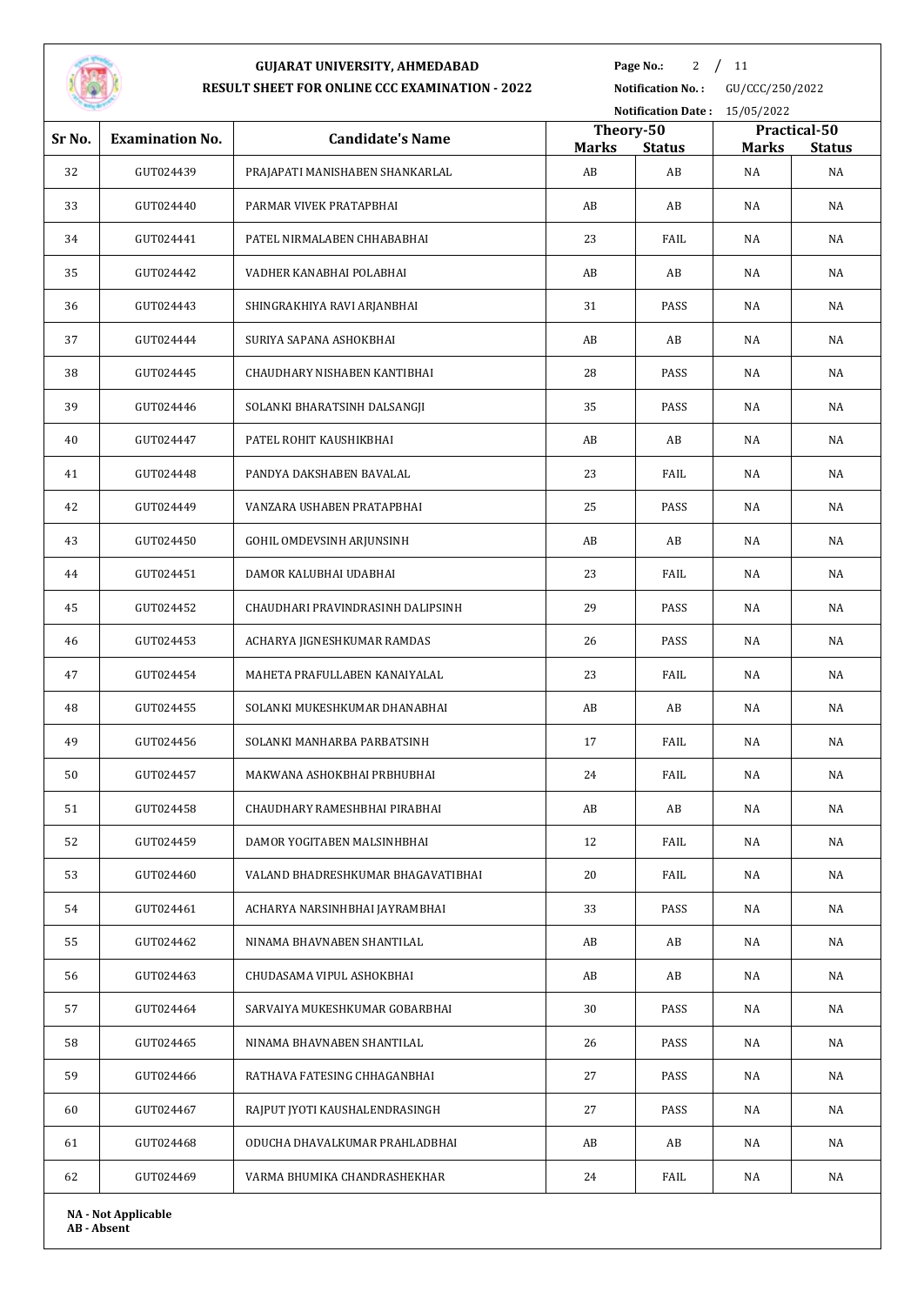

**Page No.:** / 11

**Notification No. :** GU/CCC/250/2022

| <b>STATISTICS</b> |                        |                                   |                    | Notification Date: 15/05/2022 |                    |                     |
|-------------------|------------------------|-----------------------------------|--------------------|-------------------------------|--------------------|---------------------|
| Sr No.            | <b>Examination No.</b> | <b>Candidate's Name</b>           | Theory-50          |                               |                    | Practical-50        |
| 63                | GUT024470              | MAHIDA SWETABEN NIKULSINH         | <b>Marks</b><br>27 | <b>Status</b><br>PASS         | <b>Marks</b><br>NA | <b>Status</b><br>NA |
| 64                | GUT024471              | KARMUR DHARANAT PARBATBHAI        | AB                 | AB                            | NA                 | NA                  |
| 65                | GUT024472              | JOSHI RATNESH PRAKASHBHAI         | 12                 | FAIL                          | NA                 | NA                  |
| 66                | GUT024473              | GOHEL NEHABALA BABULAL            | 20                 | FAIL                          | NA                 | NA                  |
| 67                | GUT024474              | SOLANKI KIRITKUMAR GORDHANBHAI    | AB                 | AB                            | NA                 | NA                  |
| 68                | GUT024475              | MANSURI MOHSINBHAI NABIBHAI       | 17                 | FAIL                          | NA                 | NA                  |
| 69                | GUT024476              | NISARTA ALKESHKUMAR SHANTILAL     | 19                 | FAIL                          | NA                 | NA                  |
| 70                | GUT024477              | HATHILA TINABEN KALSINGBHAI       | 31                 | PASS                          | NA                 | NA                  |
| 71                | GUT024478              | ZALA SRUSTIBEN LALSINH            | 27                 | PASS                          | NA                 | NA                  |
| 72                | GUT024479              | ZAPADIYA NILESHBHAI DUDABHAI      | AB                 | AB                            | NA                 | NA                  |
| 73                | GUT024480              | RATHOD GAYATRIBEN DAHYALAL        | 17                 | FAIL                          | NA                 | NA                  |
| 74                | GUT024481              | DHAMECHA SHITAL PRAFULBHAI        | AB                 | AB                            | NA                 | NA                  |
| 75                | GUT024482              | RABARI ALPABEN RUGHNATHBHAI       | 19                 | FAIL                          | NA                 | NA                  |
| 76                | GUT024483              | SHUKLA FALGUNI PRAVINCHANDRA      | AB                 | AB                            | NA                 | NA                  |
| 77                | GUT024484              | VALA BHAVANA BABUBHAI             | AB                 | AB                            | NA                 | NA                  |
| 78                | GUT024485              | CHAUDHARI VIPULKUMAR RAMESHBHAI   | 31                 | PASS                          | NA                 | NA                  |
| 79                | GUT024486              | PATEL JALPA CHIMANBHAI            | 20                 | FAIL                          | NA                 | NA                  |
| 80                | GUT024487              | MAKWANA BHASKAR DEVJIBHAI         | 19                 | FAIL                          | NA                 | NA                  |
| 81                | GUT024488              | DHAKAD DAKSHABEN SAMUNDARSINGH    | 23                 | FAIL                          | NA                 | NA                  |
| 82                | GUT024489              | BHAMMAR MALKUBEN BHAYABHAI        | 29                 | PASS                          | NA                 | NA                  |
| 83                | GUT024490              | MAKWANA BHAVESHBHAI KARSHANBHAI   | AB                 | AB                            | NA                 | NA                  |
| 84                | GUT024491              | SARVAIYA JOGENDRASINH BHAGVATSINH | 24                 | FAIL                          | NA                 | NA                  |
| 85                | GUT024492              | PARMAR RAJESH DURLABHAJI BHAI     | 22                 | FAIL                          | NA                 | NA                  |
| 86                | GUT024493              | CHAUHAN ASHABEN JIVABHAI          | AB                 | AB                            | NA                 | NA                  |
| 87                | GUT024494              | ROT RANJANKUMARI SHAMBHUBHAI      | 17                 | FAIL                          | NA                 | NA                  |
| 88                | GUT024495              | MOKARIYA ASHMITABEN SAMATBHAI     | 27                 | PASS                          | NA                 | NA                  |
| 89                | GUT024496              | PARMAR PRAKASHKUMAR KANTILAL      | AB                 | AB                            | NA                 | NA                  |
| 90                | GUT024497              | DUMANIYA ASHOKKUMAR ISHWARBHAI    | 24                 | FAIL                          | NA                 | NA                  |
| 91                | GUT024498              | CHAUDHARI DARSHANA RAMESHBHAI     | AB                 | AB                            | NA                 | NA                  |
| 92                | GUT024499              | BODAT SONALBEN KAMJIBHAI          | AB                 | AB                            | NA                 | NA                  |
| 93                | GUT024500              | VANKAR KIJALBEN KHATUBHAI         | 18                 | FAIL                          | NA                 | NA                  |
|                   |                        |                                   |                    |                               |                    |                     |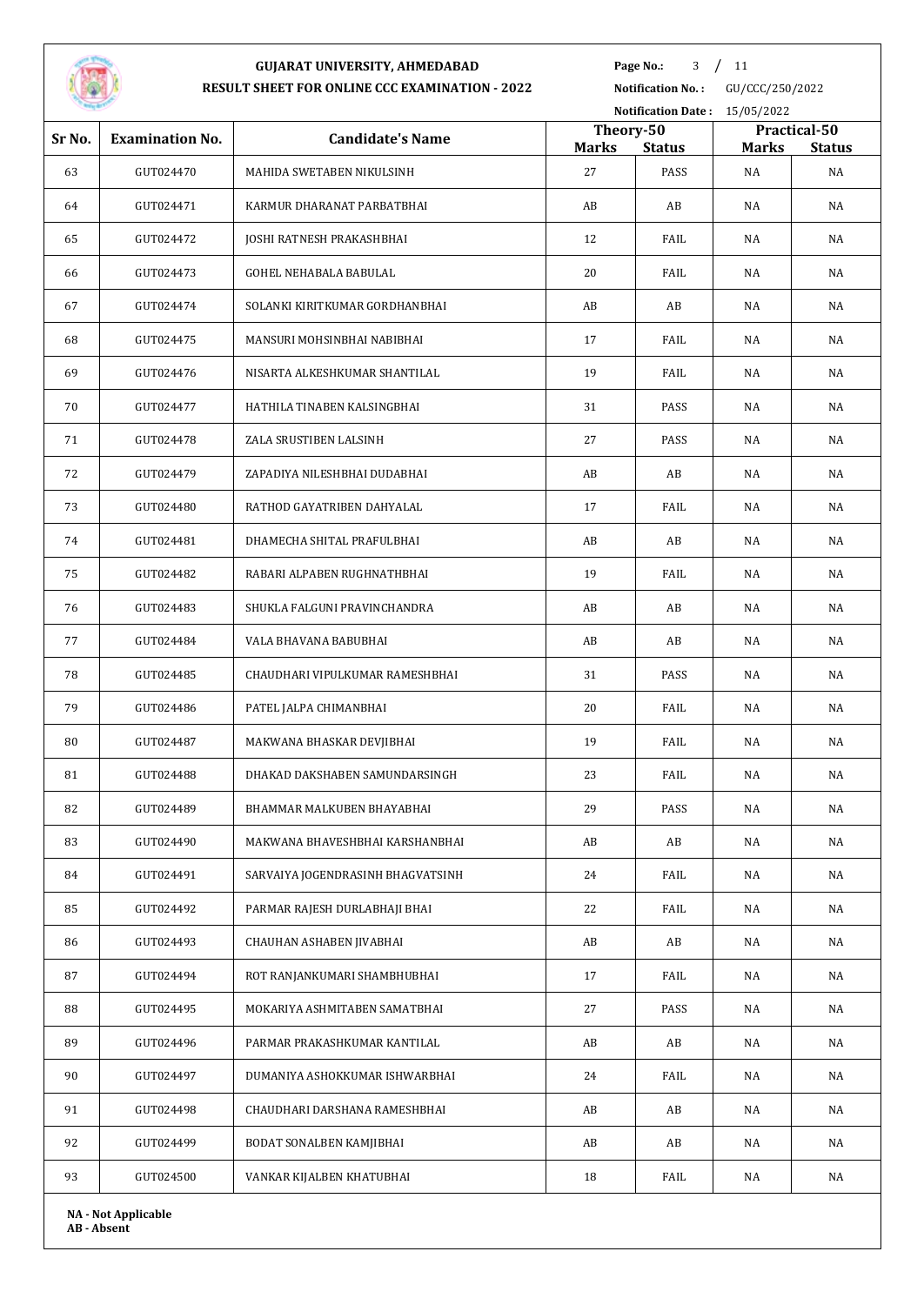

**Page No.:** 4 / 11

**Notification No. :** GU/CCC/250/2022

|        |                            |                                   |                    |                       | Notification Date: 15/05/2022 |                     |
|--------|----------------------------|-----------------------------------|--------------------|-----------------------|-------------------------------|---------------------|
| Sr No. | <b>Examination No.</b>     | <b>Candidate's Name</b>           | Theory-50          |                       |                               | Practical-50        |
| 94     | GUT024501                  | DEVDA JETSINH SURAJSINH           | <b>Marks</b><br>29 | <b>Status</b><br>PASS | <b>Marks</b><br>NA            | <b>Status</b><br>NA |
| 95     | GUT024502                  | THAKOR BHARAT KUMAR CHENAJI       | 16                 | FAIL                  | NA                            | NA                  |
| 96     | GUT024503                  | MODI BHAVIKABEN HASHMUKHLAL       | 15                 | FAIL                  | NA                            | NA                  |
| 97     | GUT024504                  | RATHOD BHARATKUMAR NARSHIBHAI     | AB                 | AB                    | NA                            | NA                  |
| 98     | GUT024505                  | CHAUHAN ASHABEN JIVABHAI          | AB                 | AB                    | NA                            | NA                  |
| 99     | GUT024506                  | PARMAR BHARATKUMAR JADAVBHAI      | 22                 | FAIL                  | NA                            | NA                  |
| 100    | GUT024507                  | CHAUDHARY NARESHKUMAR AAMBABHAI   | 29                 | PASS                  | NA                            | NA                  |
| 101    | GUT024508                  | CHAUHAN REKHABEN KANTIBHAI        | AB                 | AB                    | NA                            | NA                  |
| 102    | GUT024509                  | BAROT MAHESHKUMAR SITARAM         | 13                 | FAIL                  | NA                            | NA                  |
| 103    | GUT024510                  | PRAJAPATI BAKULKUMAR JAGMALBHAI   | 25                 | PASS                  | NA                            | NA                  |
| 104    | GUT024511                  | CHAUHAN KALPESH KUMAR DIPSANGBHAI | AB                 | AB                    | NA                            | NA                  |
| 105    | GUT024512                  | CHAUDHARY DINESHKUMAR MAVIIBHAI   | 25                 | PASS                  | NA                            | NA                  |
| 106    | GUT024513                  | ZALA SARLA VISHAMBHAR DAYAL       | 17                 | FAIL                  | NA                            | NA                  |
| 107    | GUT024514                  | SARVAIYA SHILPABEN TIDABHAI       | 27                 | PASS                  | NA                            | NA                  |
| 108    | GUT024515                  | CHAUHAN VIDHYABEN UKARSINH        | 15                 | FAIL                  | NA                            | NA                  |
| 109    | GUT024516                  | SARVAIYA VIJAYKUMAR MANGABHAI     | 14                 | FAIL                  | NA                            | NA                  |
| 110    | GUT024517                  | VASAVA BHAGVATIBEN RANCHHODBHAI   | AB                 | AB                    | NA                            | NA                  |
| 111    | GUT024518                  | VANKAR YAGNIKKUMAR JIVANLAL       | 27                 | PASS                  | NA                            | NA                  |
| 112    | GUT024519                  | PATEL BHAVESHKUMAR NAGINBHAI      | 21                 | FAIL                  | NA                            | NA                  |
| 113    | GUT024520                  | GOJIA RAJU KHIMABHAI              | AB                 | AB                    | $\rm NA$                      | NA                  |
| 114    | GUT024521                  | TAILOR AMITKUMAR NAVINCHANDR      | 25                 | PASS                  | NA                            | NA                  |
| 115    | GUT024522                  | SINDHI JAVID KHAN KESHAR KHAN     | 27                 | PASS                  | NA                            | NA                  |
| 116    | GUT024523                  | CHAUHAN IDRISHBHAI MOHAMADBHAI    | 17                 | FAIL                  | NA                            | NA                  |
| 117    | GUT024524                  | ASARI JASVANTBHAI KACHARABHAI     | AB                 | AB                    | NA                            | NA                  |
| 118    | GUT024525                  | CHAUHAN GEETABAHEN MOHANSINH      | 24                 | FAIL                  | NA                            | NA                  |
| 119    | GUT024526                  | GORI DINESHBHAI SURMABHAI         | 21                 | FAIL                  | NA                            | NA                  |
| 120    | GUT024527                  | KAREN NEETABEN GALBABHAI          | 25                 | PASS                  | NA                            | NA                  |
| 121    | GUT024528                  | KHARADI JYOTSNABAHEN PRAVINBHAI   | AB                 | AB                    | $\rm NA$                      | NA                  |
| 122    | GUT024529                  | MANAT ASHVINBHAI VALMABHAI        | 17                 | FAIL                  | NA                            | NA                  |
| 123    | GUT024530                  | GODKIYA NARESHBHAI RAJUBHAI       | AB                 | AB                    | NA                            | NA                  |
| 124    | GUT024531                  | BARIYA BALKRUSHNA KANCHANBHAI     | 21                 | FAIL                  | NA                            | NA                  |
|        | <b>NA - Not Applicable</b> |                                   |                    |                       |                               |                     |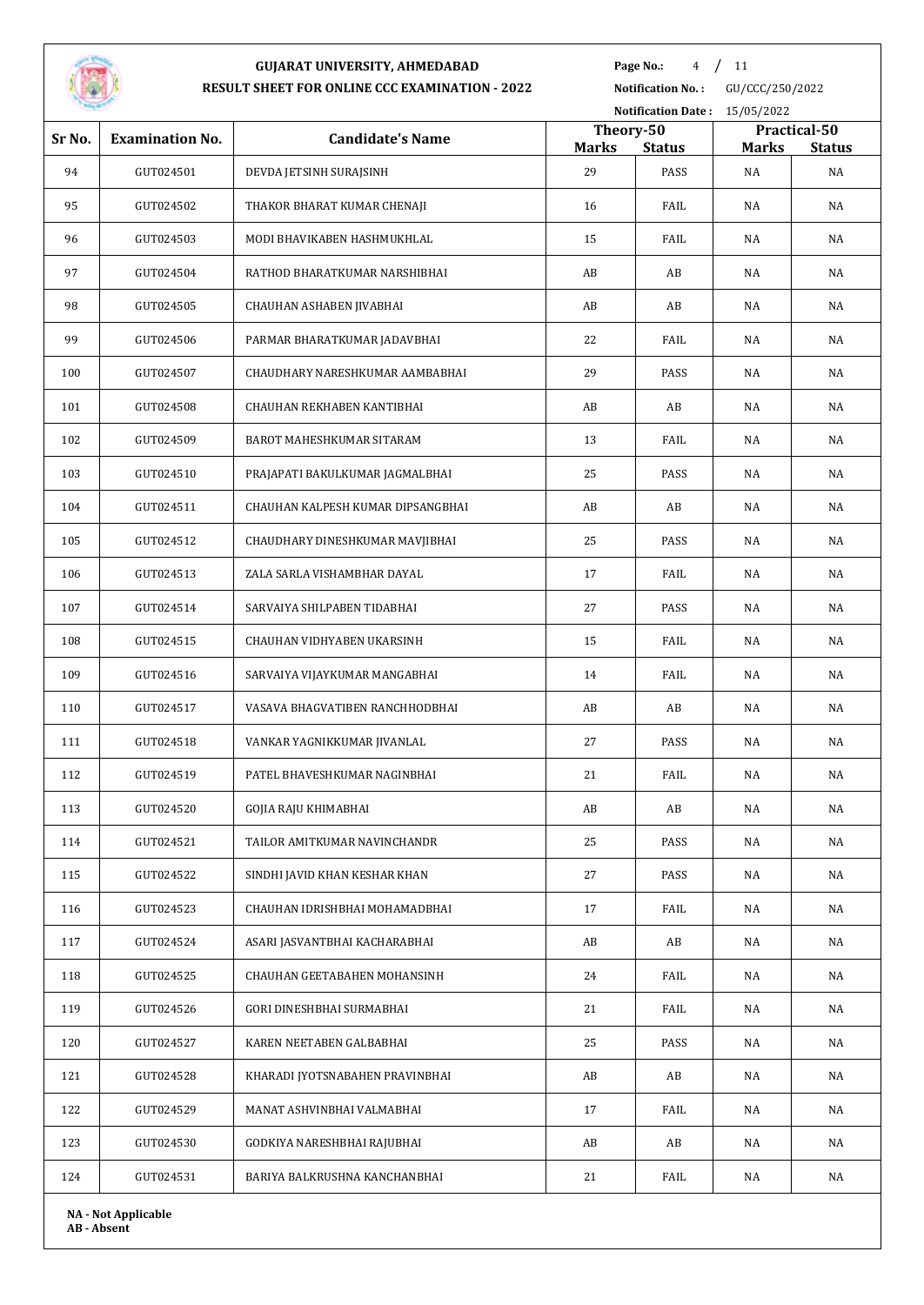

**Page No.:** / 11

**Notification No. :** GU/CCC/250/2022

| <b>STATISTICS</b> |                            |                                  |                    | Notification Date: 15/05/2022 |                    |                     |
|-------------------|----------------------------|----------------------------------|--------------------|-------------------------------|--------------------|---------------------|
| Sr No.            | <b>Examination No.</b>     | <b>Candidate's Name</b>          | Theory-50          |                               |                    | Practical-50        |
| 125               | GUT024532                  | SAMATIYA RAJESHBHAI GORDHANBHAI  | <b>Marks</b><br>24 | <b>Status</b><br>FAIL         | <b>Marks</b><br>NA | <b>Status</b><br>NA |
| 126               | GUT024533                  | RATHOD VIJYABEN NANJIBHAI        | 35                 | PASS                          | NA                 | NA                  |
| 127               | GUT024534                  | APARNATHI VIPULGIRI BHIKHANGIRI  | 21                 | FAIL                          | NA                 | NA                  |
| 128               | GUT024535                  | SENGHANI JINALBEN RAVILAL        | 20                 | FAIL                          | NA                 | NA                  |
| 129               | GUT024536                  | SACHALA LAKHMANBHAI MEGHABHAI    | 28                 | PASS                          | NA                 | NA                  |
| 130               | GUT024537                  | GAMARA RAJESHKUMAR HAKUBHAI      | AB                 | AB                            | NA                 | NA                  |
| 131               | GUT024538                  | RANA VIKRAMSINH PRATAPSINH       | 23                 | FAIL                          | NA                 | NA                  |
| 132               | GUT024539                  | SOLANKI KANUBHAI PATHUBHAI       | 20                 | FAIL                          | NA                 | NA                  |
| 133               | GUT024540                  | MORVADIYA IMTIYAZ FAKIRMAHMMAD   | AB                 | AB                            | NA                 | NA                  |
| 134               | GUT024541                  | VAISHNAV HIRAL BAKULCHANDRA      | 19                 | FAIL                          | NA                 | NA                  |
| 135               | GUT024542                  | NINAMA PRIYANKABAHEN NARSINHBHAI | AB                 | AB                            | NA                 | NA                  |
| 136               | GUT024543                  | RATHAVA MAGANSING KHAPARIYABHAI  | 16                 | FAIL                          | NA                 | NA                  |
| 137               | GUT024544                  | SHIYAL ARUNABEN GANESHBHAI       | 19                 | FAIL                          | NA                 | NA                  |
| 138               | GUT024545                  | PRAJAPATI KIRANKUMAR CHANDUBHAI  | 21                 | FAIL                          | NA                 | NA                  |
| 139               | GUT024546                  | MOR KISHORBHAI BHAGVANJIBHAI     | 25                 | PASS                          | NA                 | NA                  |
| 140               | GUT024547                  | PARMAR KINJALBEN RAMESHBHAI      | 19                 | FAIL                          | NA                 | NA                  |
| 141               | GUT024548                  | <b>JOY NANCY GREYFIELD</b>       | 17                 | FAIL                          | NA                 | NA                  |
| 142               | GUT024549                  | GONDALIYA MITTAL SHANTILAL       | AB                 | AB                            | NA                 | NA                  |
| 143               | GUT024550                  | SOLANKI AKSHAT ARVINDBHAI        | AB                 | AB                            | NA                 | NA                  |
| 144               | GUT024551                  | SAPRA PUJA VALJIBHAI             | AB                 | AB                            | NA                 | NA                  |
| 145               | GUT024552                  | ZALA HARSHABEN JESINGBHAI        | AB                 | AB                            | NA                 | NA                  |
| 146               | GUT024553                  | RATHOD YOGENDRASINH KUNVARSINH   | 22                 | FAIL                          | NA                 | NA                  |
| 147               | GUT024554                  | DESAI MUKESHBHAI VAHJIBHAI       | 33                 | PASS                          | NA                 | NA                  |
| 148               | GUT024555                  | NARODA RAJENDRAJI MOHANJI        | AB                 | AB                            | NA                 | NA                  |
| 149               | GUT024556                  | GANVIT JIGISHABEN ASHVINBHAI     | AB                 | AB                            | NA                 | NA                  |
| 150               | GUT024557                  | NISARATA UJJAVALKUMAR JORSINH    | 20                 | FAIL                          | NA                 | NA                  |
| 151               | GUT024558                  | MAKWANA PRASHANT RAMESHCHANDRA   | 27                 | PASS                          | NA                 | NA                  |
| 152               | GUT024559                  | VARECHA NARESHKUMAR DALACHHABHAI | AB                 | AB                            | NA                 | NA                  |
| 153               | GUT024560                  | PARMAR HIRAL HARESHBHAI          | AB                 | AB                            | NA                 | NA                  |
| 154               | GUT024561                  | GANVIT JIGISHABEN ASHVINBHAI     | 27                 | PASS                          | NA                 | NA                  |
| 155               | GUT024562                  | GELOT PRABHUBHAI VIRAJI          | AB                 | AB                            | NA                 | NA                  |
|                   | <b>NA - Not Applicable</b> |                                  |                    |                               |                    |                     |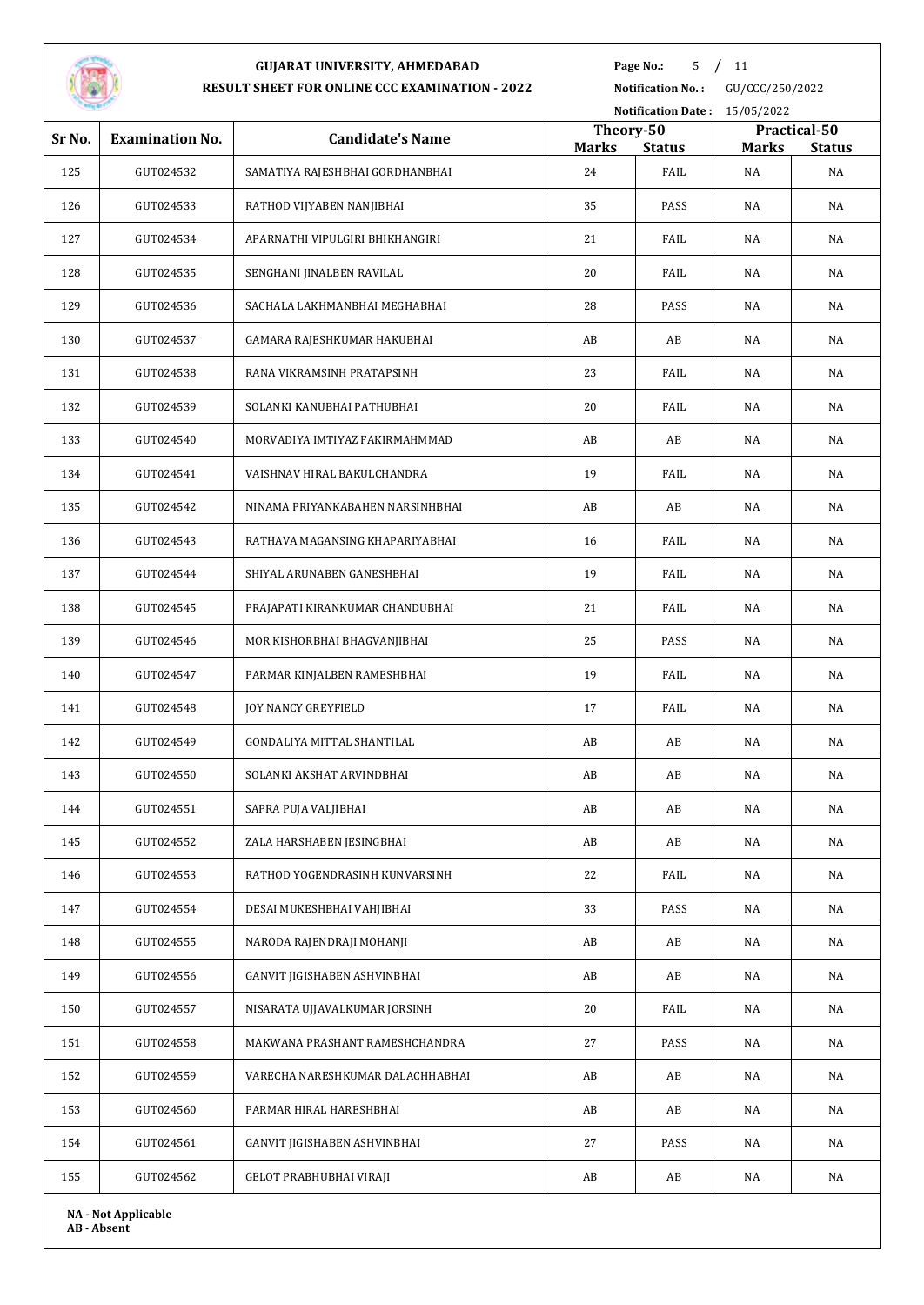

**Page No.:** 6 / 11

**Notification No. :** GU/CCC/250/2022

|        |                        |                                   |                           | Notification Date: 15/05/2022 |              |                               |  |  |
|--------|------------------------|-----------------------------------|---------------------------|-------------------------------|--------------|-------------------------------|--|--|
| Sr No. | <b>Examination No.</b> | <b>Candidate's Name</b>           | Theory-50<br><b>Marks</b> | <b>Status</b>                 | <b>Marks</b> | Practical-50<br><b>Status</b> |  |  |
| 156    | GUT024563              | MALI SHILPABEN SHANKARBHAI        | 15                        | FAIL                          | NA           | NA                            |  |  |
| 157    | GUT024564              | GELOT PRABHUBHAI VIRAJI           | 20                        | FAIL                          | NA           | NA                            |  |  |
| 158    | GUT024565              | PATEL SWETABEN NARESHBHAI         | 17                        | FAIL                          | NA           | NA                            |  |  |
| 159    | GUT024566              | SARVAIYA PRITIBEN PARBATBHAI      | AB                        | AB                            | NA           | NA                            |  |  |
| 160    | GUT024567              | ANSARI ASLAM IDRISH               | 31                        | PASS                          | NA           | NA                            |  |  |
| 161    | GUT024568              | PARMAR JAGDISHKUMAR JESANGBHAI    | 20                        | FAIL                          | NA           | NA                            |  |  |
| 162    | GUT024569              | VALA MITALBEN SAMATBHAI           | 14                        | FAIL                          | NA           | NA                            |  |  |
| 163    | GUT024570              | PARIKH TARAK SUBODHBHAI           | 18                        | FAIL                          | NA           | NA                            |  |  |
| 164    | GUT024571              | KHAPED VARSHABEN BHARATSINH       | 24                        | FAIL                          | NA           | NA                            |  |  |
| 165    | GUT024572              | KASUNDRA PUNAMBEN JAGDISHBHAI     | 25                        | PASS                          | NA           | NA                            |  |  |
| 166    | GUT024573              | DAMOR KIRANBEN BABUBHAI           | 28                        | PASS                          | NA           | NA                            |  |  |
| 167    | GUT024574              | PARMAR SNEHA KISHANKUMAR          | 28                        | PASS                          | NA           | NA                            |  |  |
| 168    | GUT024575              | PALALIYA HINABEN RANABHAI         | 17                        | FAIL                          | NA           | NA                            |  |  |
| 169    | GUT024576              | SHIHORA PANKAJBHAI BABUBHAI       | 23                        | FAIL                          | NA           | NA                            |  |  |
| 170    | GUT024577              | PARMAR RAJKAMAL BALDEVBHAI        | 26                        | PASS                          | NA           | NA                            |  |  |
| 171    | GUT024578              | BARIYA RAMESHBHAI KHAMANBHAI      | 26                        | PASS                          | NA           | NA                            |  |  |
| 172    | GUT024579              | PARMAR MAHENDRAKUMAR MAGANBHAI    | 18                        | FAIL                          | NA           | NA                            |  |  |
| 173    | GUT024580              | PATEL KEYURBHAI KISHORBHAI        | 30                        | PASS                          | NA           | NA                            |  |  |
| 174    | GUT024581              | SISODIYA VARSHABEN NATHUBHAI      | AB                        | AB                            | NA           | NA                            |  |  |
| 175    | GUT024582              | DABHI BALVANTBHAI HIRABHAI        | 19                        | FAIL                          | NA           | NA                            |  |  |
| 176    | GUT024583              | RAVAL SWATI GIRISHCHANDRA         | AB                        | AB                            | NA           | NA                            |  |  |
| 177    | GUT024584              | CHHAIYA MAYURIBEN RAJESHBHAI      | 37                        | PASS                          | NA           | NA                            |  |  |
| 178    | GUT024585              | CHAVDA KAJAL BABUBHAI             | 23                        | FAIL                          | NA           | NA                            |  |  |
| 179    | GUT024586              | VAGHELA POONAM RAVIBHAI           | 26                        | PASS                          | NA           | NA                            |  |  |
| 180    | GUT024587              | VIRPURA PRAFULCHANDRA DILIPSINH   | 25                        | PASS                          | NA           | NA                            |  |  |
| 181    | GUT024588              | SABALIYA ISMAIL ABDULRASID        | 24                        | FAIL                          | NA           | NA                            |  |  |
| 182    | GUT024589              | JOSHI PRASANNABEN MANUBHAI        | 15                        | FAIL                          | NA           | NA                            |  |  |
| 183    | GUT024590              | PATEL DHAVALKUMAR BABABHAI        | 27                        | PASS                          | NA           | NA                            |  |  |
| 184    | GUT024591              | JADEJA MAHESHVARIBA GHANSHYAMSINH | 21                        | FAIL                          | NA           | NA                            |  |  |
| 185    | GUT024592              | PARMAR HANSABEN DEVABHAI          | AB                        | AB                            | NA           | NA                            |  |  |
| 186    | GUT024593              | BARAIYA TINABHAI VINODBHAI        | 19                        | FAIL                          | NA           | NA                            |  |  |
|        |                        |                                   |                           |                               |              |                               |  |  |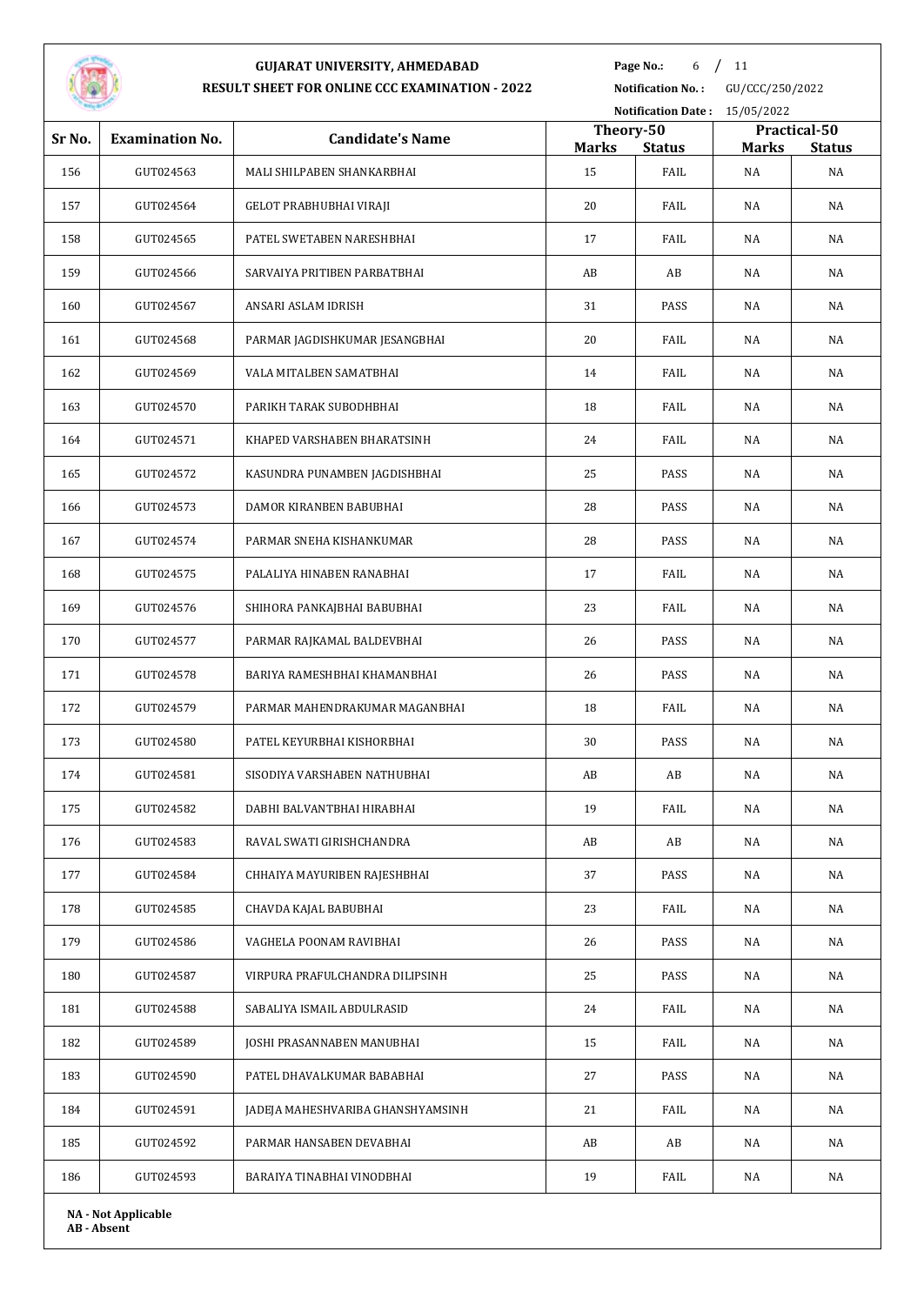

**Page No.:** 7 / 11

**Notification No. :** GU/CCC/250/2022

|        |                        |                                     |                           |               | Notification Date: 15/05/2022 |                               |
|--------|------------------------|-------------------------------------|---------------------------|---------------|-------------------------------|-------------------------------|
| Sr No. | <b>Examination No.</b> | <b>Candidate's Name</b>             | Theory-50<br><b>Marks</b> | <b>Status</b> | <b>Marks</b>                  | Practical-50<br><b>Status</b> |
| 187    | GUT024594              | SOLANKI HARSHABEN NARANBHAI         | 24                        | FAIL          | NA                            | NA                            |
| 188    | GUT024595              | GOHIL CHANDRIKABEN MULJIBHAI        | 23                        | FAIL          | NA                            | NA                            |
| 189    | GUT024596              | ROHIDA RONAKBEN VISHALBHAI          | AB                        | AB            | NA                            | NA                            |
| 190    | GUT024597              | DAMOR RAMANBHAI BHURSINGBHAI        | 26                        | PASS          | NA                            | NA                            |
| 191    | GUT024598              | PANDYA PRAVINBHAI BABUBHAI          | 21                        | FAIL          | <b>NA</b>                     | NA                            |
| 192    | GUT024599              | PARMAR DAXAKUMARI PUNJABHAI         | 17                        | FAIL          | NA                            | NA                            |
| 193    | GUT024600              | BAMNIYA JITENDRAKUMAR LALJIBHAI     | AB                        | AB            | NA                            | NA                            |
| 194    | GUT024601              | VASAVA TARUMALA ARUNBHAI            | 28                        | PASS          | NA                            | NA                            |
| 195    | GUT024602              | CHAUHAN BHAVSINH ARASIBHAI          | 29                        | PASS          | NA                            | NA                            |
| 196    | GUT024603              | VADHER RAHULBHAI DHIRUBHAI          | 31                        | PASS          | NA                            | NA                            |
| 197    | GUT024604              | PATEL ZARNA KIRITKUMAR              | AB                        | AB            | NA                            | NA                            |
| 198    | GUT024605              | SONAGARA NANDLAL RAMAJIBHAI         | 21                        | FAIL          | NA                            | NA                            |
| 199    | GUT024606              | PRAJAPATI KOMALBEN KARSHANBHAI      | 19                        | FAIL          | NA                            | NA                            |
| 200    | GUT024607              | SISODIYA JOGIDAS LAKHUBHAI          | 22                        | FAIL          | NA                            | NA                            |
| 201    | GUT024608              | SONAGRA ATUL SHAMJIBHAI             | AB                        | AB            | NA                            | NA                            |
| 202    | GUT024609              | PARMAR DHARTIBEN CHAMPAKBHAI        | AB                        | AB            | NA                            | NA                            |
| 203    | GUT024610              | VASAVA KAUSHIKKUMAR HIMATBHAI       | 14                        | FAIL          | NA                            | NA                            |
| 204    | GUT024611              | DAMOR RADHABEN JAVANBHAI            | 29                        | PASS          | NA                            | NA                            |
| 205    | GUT024612              | RATHOD AJAYSINH VIJAYSINH           | 27                        | PASS          | NA                            | NA                            |
| 206    | GUT024613              | SHAH NITINKUMAR PRAVINBHAI          | AB                        | AB            | $\rm NA$                      | NA                            |
| 207    | GUT024614              | BARAIYA JYOTSANABEN BHAISHANKERBHAI | 20                        | FAIL          | NA                            | NA                            |
| 208    | GUT024615              | DUBE VIKAS SHIVSHANKAR              | AB                        | AB            | NA                            | NA                            |
| 209    | GUT024616              | PARMAR MINABEN AMRATJI              | 21                        | FAIL          | NA                            | NA                            |
| 210    | GUT024617              | CHAUHAN RAJPAL JESANGBHAI           | AB                        | AB            | NA                            | NA                            |
| 211    | GUT024618              | RATHOD RADHIKABEN JAGDISHBHAI       | 21                        | FAIL          | NA                            | NA                            |
| 212    | GUT024619              | CHAVDA AJAYSINH POPATSINH           | 25                        | PASS          | NA                            | NA                            |
| 213    | GUT024620              | RAHEVAR HARSHADSINH LALSINH         | 25                        | PASS          | NA                            | NA                            |
| 214    | GUT024621              | SAVALIYA AVANI RAMESHBHAI           | 23                        | FAIL          | NA                            | NA                            |
| 215    | GUT024622              | BHAHOR REKHABEN NABUDABHAI          | AB                        | AB            | NA                            | NA                            |
| 216    | GUT024623              | RATHVA SAVITRIBEN VIKRAMBHAI        | 22                        | FAIL          | NA                            | NA                            |
| 217    | GUT024624              | CHAUHAN KAUSHIKKUMAR JORSINH        | AB                        | AB            | NA                            | NA                            |
|        |                        |                                     |                           |               |                               |                               |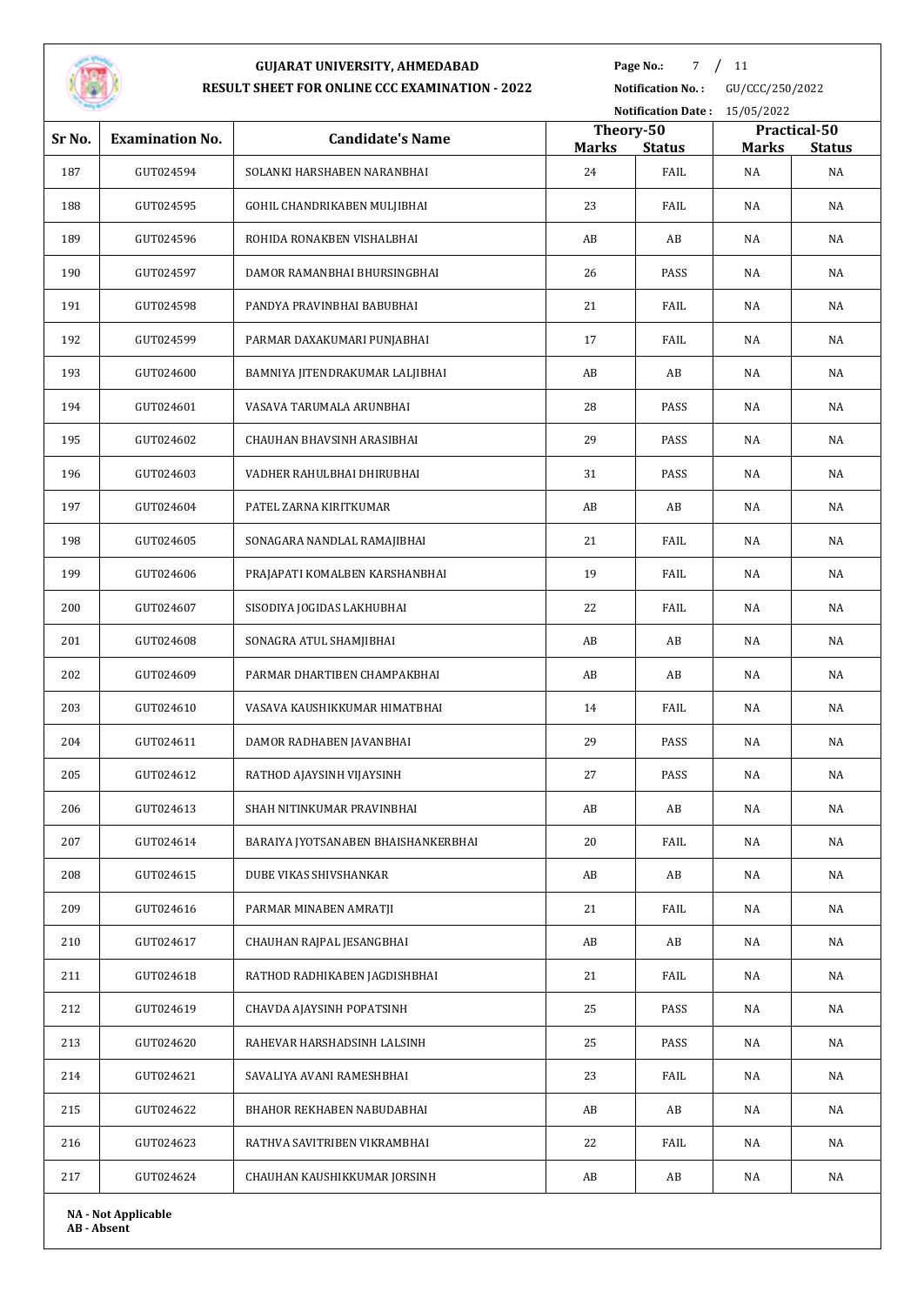

**Page No.:** 8 / 11

**Notification No. :** GU/CCC/250/2022 **Notification Date :** 15/05/2022

| Sr No. | <b>Examination No.</b>     | <b>Candidate's Name</b>          | Theory-50    | $\frac{1}{2}$ |       | Practical-50  |
|--------|----------------------------|----------------------------------|--------------|---------------|-------|---------------|
|        |                            |                                  | <b>Marks</b> | <b>Status</b> | Marks | <b>Status</b> |
| 218    | GUT024625                  | CHAUDHARY KINJALBEN MEGARAJBHAI  | 23           | FAIL          | NA    | NA            |
| 219    | GUT024626                  | VIHOL ULLASBEN MANAJI            | 29           | PASS          | NA    | NA            |
| 220    | GUT024627                  | GAMIT JIGNESHA CHUNILALBHAI      | AB           | AB            | NA    | NA            |
| 221    | GUT024628                  | JEBALIYA RAVIRAJBHAI RAVATBHAI   | 20           | FAIL          | NA    | NA            |
| 222    | GUT024629                  | THAKOR NILAMBEN MAHOTJI          | 20           | FAIL          | NA    | NA            |
| 223    | GUT024630                  | CHAUHAN DASHRATHSINH PRUTHVISINH | 16           | FAIL          | NA    | NA            |
| 224    | GUT024631                  | SUR ASHIVINSINH DANABHAI         | 26           | PASS          | NA    | NA            |
| 225    | GUT024632                  | RATHOD SHITALBEN RAMESHBHAI      | 22           | FAIL          | NA    | NA            |
| 226    | GUT024633                  | MORI JIGNABA NARENDRASINH        | 26           | PASS          | NA    | NA            |
| 227    | GUT024634                  | PATEL SHETULKUMAR ARVINDBHAI     | 26           | PASS          | NA    | NA            |
| 228    | GUT024635                  | MAKWANA SHAMBHU CHHANABHAI       | 17           | FAIL          | NA    | NA            |
| 229    | GUT024636                  | DHAN ISHWAR KASHIRAM             | AB           | AB            | NA    | NA            |
| 230    | GUT024637                  | DHANDHLIYA ISHWAR KASHIRAMBHAI   | 25           | PASS          | NA    | NA            |
| 231    | GUT024638                  | BARIA MINABEN RUGHABHAI          | AB           | AB            | NA    | NA            |
| 232    | GUT024639                  | DESAI KEVALKUMAR DESAI           | AB           | AB            | NA    | NA            |
| 233    | GUT024640                  | BUMBADIYA REKHABEN JOGIBHAI      | AB           | AB            | NA    | NA            |
| 234    | GUT024641                  | CHAUDHARI NARESHBHAI JAGMALBHAI  | AB           | AB            | NA    | NA            |
| 235    | GUT024642                  | ZORA ALPABEN BABUBHAI            | 25           | PASS          | NA    | NA            |
| 236    | GUT024643                  | RAYANIYA MANHARBHAI NANJIBHAI    | AB           | AB            | NA    | NA            |
| 237    | GUT024644                  | PATEL MAHESHKUMAR MANILAL        | 30           | PASS          | NA    | NA            |
| 238    | GUT024645                  | KHATANA NITIN KUMAR BUTABHAI     | AB           | AB            | NA    | NA            |
| 239    | GUT024646                  | PATEL SHRADDHABEN ARVINDBHAI     | 30           | PASS          | NA    | NA            |
| 240    | GUT024647                  | VORA UPASANA MUKESHBHAI          | 23           | FAIL          | NA    | NA            |
| 241    | GUT024648                  | KHANT ANJANABAHEN SWARUPSINH     | 19           | FAIL          | NA    | NA            |
| 242    | GUT024649                  | MAKWANA ARVINDBHAI VASHRAMBHAI   | AB           | AB            | NA    | NA            |
| 243    | GUT024650                  | LIMBACHIYA PAYAL KANAIYALAL      | 34           | PASS          | NA    | NA            |
| 244    | GUT024651                  | BAROT SANJAYRAJ DHANABHAI        | 24           | FAIL          | NA    | NA            |
| 245    | GUT024652                  | TILAVAT SAGUNABEN MOHANBHAI      | 25           | PASS          | NA    | NA            |
| 246    | GUT024653                  | SOLANKI SANJAYBHAI DHEEERUBHAI   | 20           | FAIL          | NA    | NA            |
| 247    | GUT024654                  | BARAD HARUBHAI BHUPATBHAI        | 26           | PASS          | NA    | NA            |
| 248    | GUT024655                  | VASAIYA VANRAJSINH CHETANBHAI    | AB           | AB            | NA    | NA            |
|        | <b>NA - Not Applicable</b> |                                  |              |               |       |               |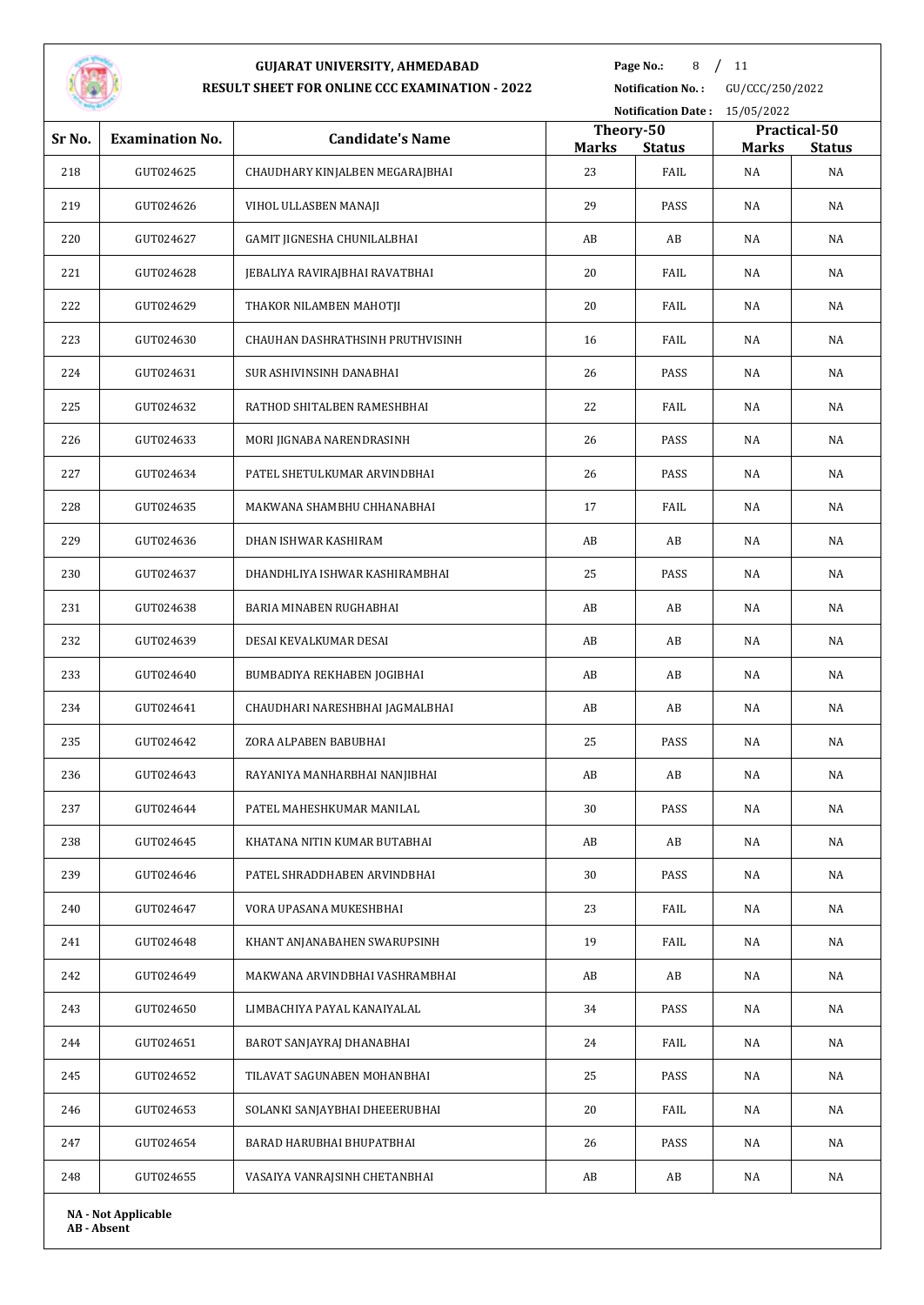

**Page No.:** 9 / 11

**Notification No. :** GU/CCC/250/2022

|        |                            |                                    |                    |                       | Notification Date: 15/05/2022 |                     |  |  |
|--------|----------------------------|------------------------------------|--------------------|-----------------------|-------------------------------|---------------------|--|--|
| Sr No. | <b>Examination No.</b>     | <b>Candidate's Name</b>            | Theory-50          |                       |                               | Practical-50        |  |  |
| 249    | GUT024656                  | PARMAR DILIPSINH GULABSINH         | <b>Marks</b><br>26 | <b>Status</b><br>PASS | <b>Marks</b><br>NA            | <b>Status</b><br>NA |  |  |
| 250    | GUT024657                  | MAKVANA YOGITABEN RAMANBHAI        | 26                 | PASS                  | NA                            | NA                  |  |  |
| 251    | GUT024658                  | CHAUHAN SNEHAL ANDARSINH           | 13                 | FAIL                  | NA                            | NA                  |  |  |
| 252    | GUT024659                  | PARMAR SHIVSINH RATANSINH          | 22                 | FAIL                  | NA                            | NA                  |  |  |
| 253    | GUT024660                  | PALAS DARSHANKUMAR SAMSUBHAI       | 29                 | PASS                  | NA                            | NA                  |  |  |
| 254    | GUT024661                  | DESAI DIPAKBHAI HARGOVANBHAI       | AB                 | AB                    | NA                            | NA                  |  |  |
| 255    | GUT024662                  | RATHVA PARULBEN ARVINDBHAI         | AB                 | AB                    | NA                            | NA                  |  |  |
| 256    | GUT024663                  | UPADHYAY DHRUVKUMAR JAYESHKUMAR    | 20                 | FAIL                  | NA                            | NA                  |  |  |
| 257    | GUT024664                  | DHEDA JITENKUMAR RAMJI             | AB                 | AB                    | NA                            | NA                  |  |  |
| 258    | GUT024665                  | DODIYA NAMITA KANABHAI             | 27                 | PASS                  | NA                            | NA                  |  |  |
| 259    | GUT024666                  | SOLANKI BABUJI MAHOTJI             | AB                 | AB                    | NA                            | NA                  |  |  |
| 260    | GUT024667                  | RABARI NIKITABAHEN SHAMALBHAI      | 32                 | PASS                  | NA                            | NA                  |  |  |
| 261    | GUT024668                  | DESAI GANESHBHAI DANABHAI          | AB                 | AB                    | NA                            | NA                  |  |  |
| 262    | GUT024669                  | PRAJAPATI PRAKASH KUMAR RAMESHBHAI | 20                 | FAIL                  | NA                            | NA                  |  |  |
| 263    | GUT024670                  | BOSIYA TINABEN RAMESHBHAI          | 23                 | FAIL                  | NA                            | NA                  |  |  |
| 264    | GUT024671                  | PRAJAPATI RAJENDRAKUMAR MOHANBHAI  | 25                 | PASS                  | NA                            | NA                  |  |  |
| 265    | GUT024672                  | CHAUHAN VIRENKUMAR SENDHABHAI      | 17                 | FAIL                  | NA                            | NA                  |  |  |
| 266    | GUT024673                  | KHANT PUSHPABEN SAMANTSINH         | AB                 | AB                    | NA                            | NA                  |  |  |
| 267    | GUT024674                  | MAKWANA JITENDRAKUMAR SOMABHAI     | AB                 | AB                    | NA                            | NA                  |  |  |
| 268    | GUT024675                  | MANGERA SANJAY LAKHUBHAI           | 29                 | PASS                  | $\rm NA$                      | NA                  |  |  |
| 269    | GUT024676                  | SWARAJ SWETABEN HARESHKUMAR        | 26                 | PASS                  | NA                            | NA                  |  |  |
| 270    | GUT024677                  | BHATIYA ANUBEN DHANABHAI           | 23                 | FAIL                  | NA                            | NA                  |  |  |
| 271    | GUT024678                  | SANKHAT NITABEN BACHUBHAI          | 25                 | PASS                  | NA                            | NA                  |  |  |
| 272    | GUT024679                  | PATEL HEMANGIBAHEN SHAILESHBHAI    | 25                 | PASS                  | NA                            | NA                  |  |  |
| 273    | GUT024680                  | GADHVI RAKESHKUMAR JASHVANTLAL     | 20                 | FAIL                  | NA                            | NA                  |  |  |
| 274    | GUT024681                  | SARVAIYA LAGDHIRSINH BHOJUBHA      | 18                 | FAIL                  | NA                            | NA                  |  |  |
| 275    | GUT024682                  | PARMAR RADHABEN KARA               | AB                 | AB                    | NA                            | NA                  |  |  |
| 276    | GUT024683                  | ZALA MINAXIBA JAYVIRSINH           | 36                 | PASS                  | NA                            | NA                  |  |  |
| 277    | GUT024684                  | RAOL VIJAYSINH PRAVINSINH          | 20                 | FAIL                  | NA                            | NA                  |  |  |
| 278    | GUT024685                  | GADHAVI NILESHDAN BHARATDAN        | AB                 | AB                    | NA                            | NA                  |  |  |
| 279    | GUT024686                  | DABHI ARJUNBHAI BHAVSINH           | 17                 | FAIL                  | NA                            | NA                  |  |  |
|        | <b>NA - Not Applicable</b> |                                    |                    |                       |                               |                     |  |  |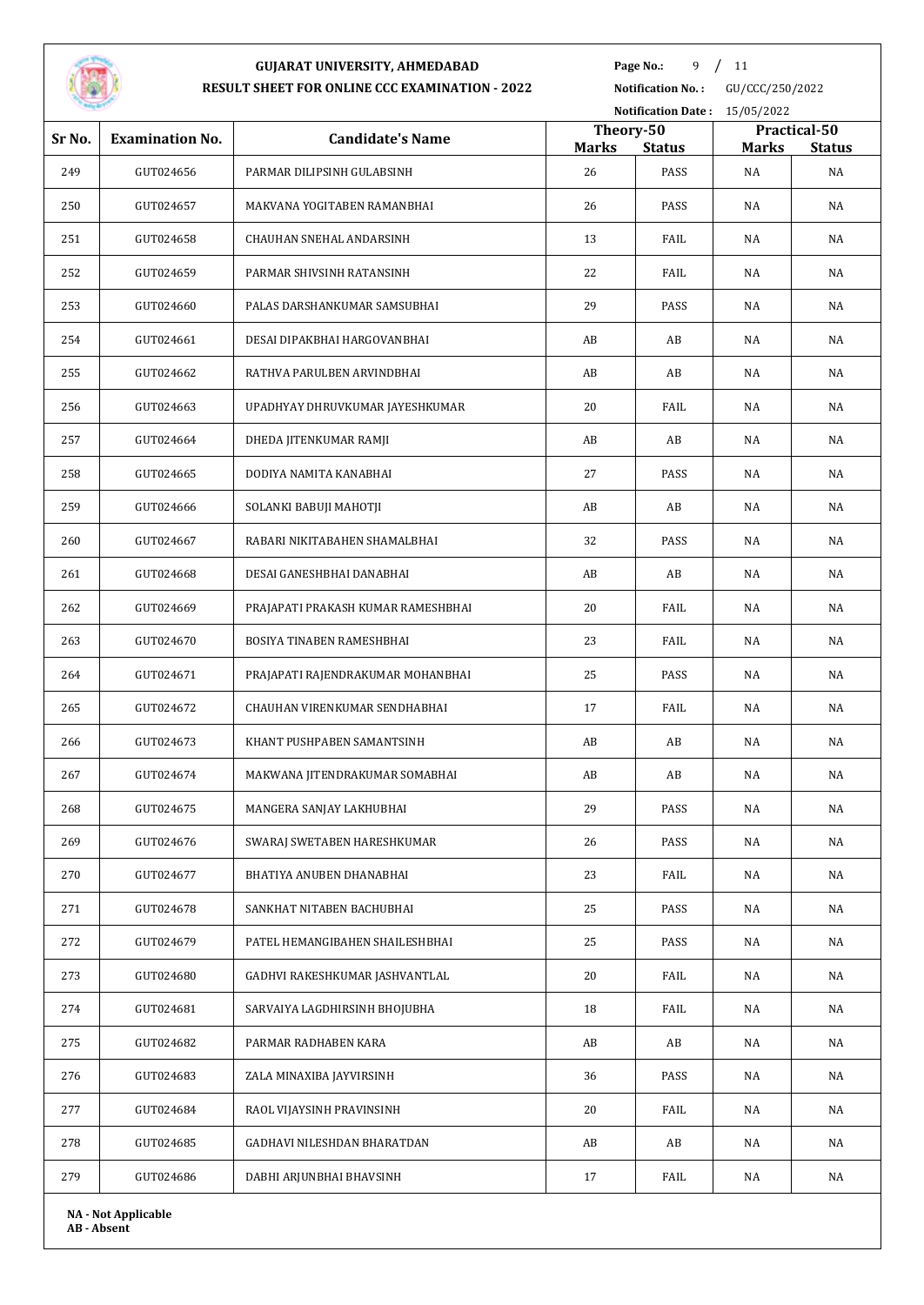

**Page No.:** / 11

**Notification No. :** GU/CCC/250/2022

|        |                        |                                  |                           | Notification Date: 15/05/2022 |              |                               |
|--------|------------------------|----------------------------------|---------------------------|-------------------------------|--------------|-------------------------------|
| Sr No. | <b>Examination No.</b> | <b>Candidate's Name</b>          | Theory-50<br><b>Marks</b> | <b>Status</b>                 | <b>Marks</b> | Practical-50<br><b>Status</b> |
| 280    | GUT024687              | PUJARA MAHESHKUMAR KANTIBHAI     | AB                        | AB                            | NA           | NA                            |
| 281    | GUT024688              | BORICHA KEVALKUMAR HAKUBHAI      | AB                        | AB                            | NA           | NA                            |
| 282    | GUT024689              | PATEL TARANGKUMAR RAJNIBHAI      | 21                        | FAIL                          | NA           | NA                            |
| 283    | GUT024690              | BARAD ASHVINKUMAR BHAGVANBHAI    | 25                        | PASS                          | NA           | NA                            |
| 284    | GUT024691              | CHAVDA MAHESHBHAI BHIKHABHAI     | 32                        | PASS                          | NA           | NA                            |
| 285    | GUT024692              | PATELIYA PAYAL NANUSINH          | 22                        | FAIL                          | NA           | NA                            |
| 286    | GUT024693              | VALA BHAVDIPSINH DEVAKUBHAI      | AB                        | AB                            | NA           | NA                            |
| 287    | GUT024694              | KHOKHAR SAMINA SALIMBHAI         | 28                        | PASS                          | NA           | NA                            |
| 288    | GUT024695              | DESAI JAYABEN SAMIRBHAI          | AB                        | AB                            | NA           | NA                            |
| 289    | GUT024696              | PATEL PRATIKSHA RAMESBHAI        | 32                        | PASS                          | NA           | NA                            |
| 290    | GUT024697              | CHAUDHARI PAYALBEN NARSINHBHAI   | AB                        | AB                            | NA           | NA                            |
| 291    | GUT024698              | GOHIL BHAGIRATHSINH VIKRAMSINH   | 22                        | FAIL                          | NA           | NA                            |
| 292    | GUT024699              | PANCHAL DHARATIBEN JAGDISHBHAI   | 23                        | FAIL                          | NA           | NA                            |
| 293    | GUT024700              | CHAUDHARI ANKITABEN RAMJIBHAI    | 31                        | PASS                          | NA           | NA                            |
| 294    | GUT024701              | MITHIYABHAI BALSINGBHAI RATHAVA  | AB                        | AB                            | NA           | NA                            |
| 295    | GUT024702              | CHAVDA MITAL BHARATBHAI          | AB                        | AB                            | NA           | NA                            |
| 296    | GUT024703              | KATARIA RANJIT LIMBABHAI         | 23                        | FAIL                          | NA           | NA                            |
| 297    | GUT024704              | CHAUHAN VIJAY KUMAR JAYANTILAL   | 24                        | FAIL                          | NA           | NA                            |
| 298    | GUT024705              | BARAIYA MANSUKHBHAI VITHTHALBHAI | 29                        | PASS                          | NA           | NA                            |
| 299    | GUT024706              | RATHOD HARESHBHAI VAJUBHAI       | ${\bf 28}$                | PASS                          | NA           | NA                            |
| 300    | GUT024707              | SHIYALIYA SHITAL HARSHADBHAI     | 26                        | PASS                          | NA           | NA                            |
| 301    | GUT024708              | METALIYA PRAVIN VALJIBHAI        | 26                        | PASS                          | NA           | NA                            |
| 302    | GUT024709              | CHAUHAN SHOBHNABEN KARSHANBHAI   | 21                        | FAIL                          | NA           | NA                            |
| 303    | GUT024710              | GOHEL JETALBEN RAVJIBHAI         | AB                        | AB                            | NA           | NA                            |
| 304    | GUT024711              | SOLANKI JANI RAMBHAI             | AB                        | AB                            | NA           | NA                            |
| 305    | GUT024712              | ASARI SUNITABEN SHIDHRAJBHAI     | 25                        | PASS                          | NA           | NA                            |
| 306    | GUT024713              | ZALA KHUMANSINH KALYANSINH       | 24                        | FAIL                          | NA           | NA                            |
| 307    | GUT024714              | DABHI SHAILESHKUMAR DUNGARBHAI   | AB                        | AB                            | NA           | NA                            |
| 308    | GUT024715              | KARIYA USHABEN ARVINDBHAI        | 27                        | PASS                          | NA           | NA                            |
| 309    | GUT024716              | BHIL BHAVANA TALBARAMJI          | 16                        | FAIL                          | NA           | NA                            |
|        |                        |                                  | 18                        | FAIL                          |              |                               |